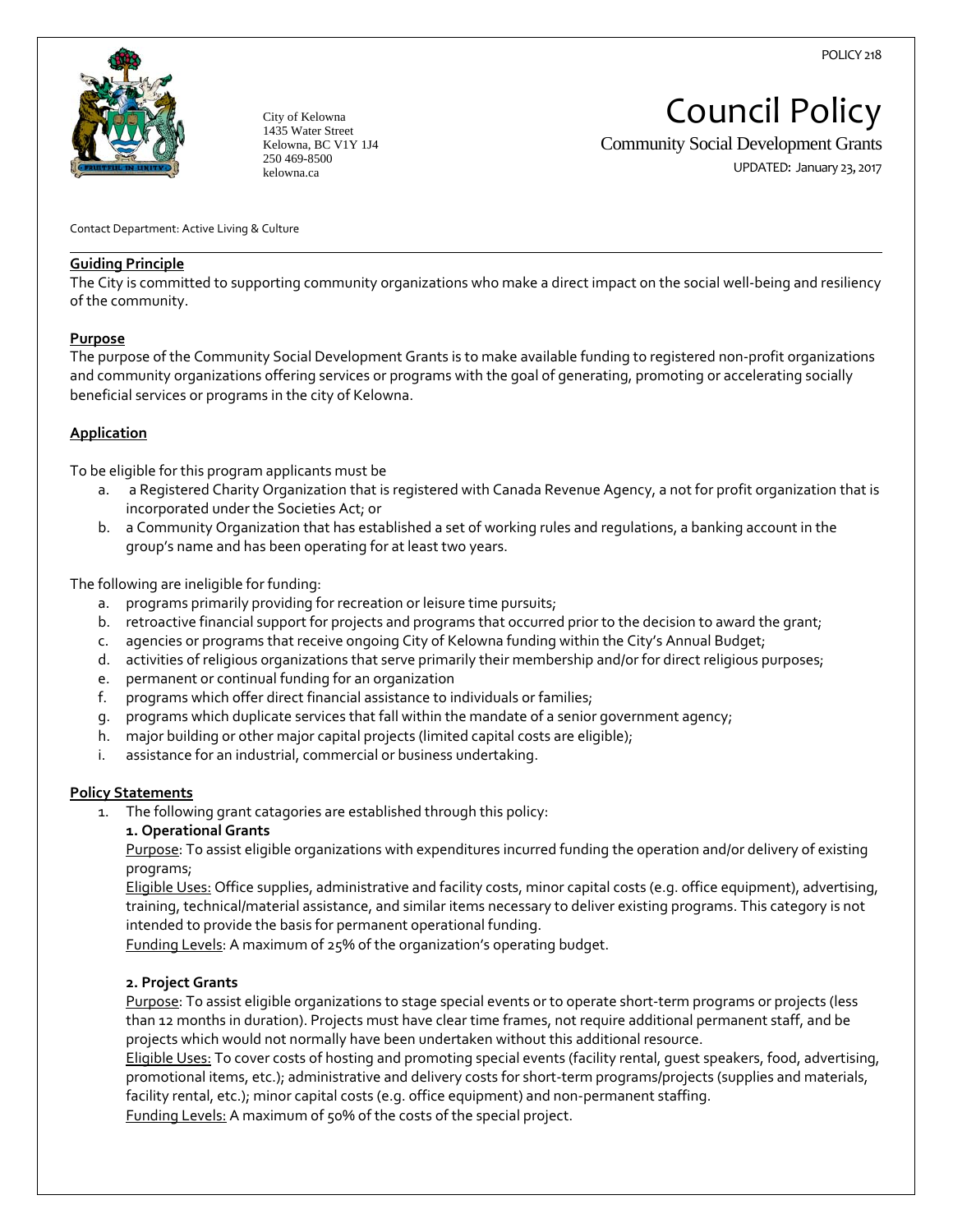# CITY OF KELOWNA **COUNCIL POLICY NO. 218 COUNCIL POLICY NO. 218 Page 2 of 3**

# **3. Emergency Grants**

Purpose: To provide emergency funding for the purpose of assisting an organization through a financial crisis. It is anticipated that the funding will be short-term funding only, pending more secure or ongoing funding. Eligible Uses: To cover costs incurred in the operation and the delivery of their programs such as administrative costs, program delivery, facility costs and technical/material assistance.

Funding Levels: A maximum of \$5000 once in every three‐year period. Funding will depend on the availability of funds within the Social Development Grant Reserve (R117).

- 2. The following critieria will be used to evaluate all applications for Community Social Devleopment Grants:
	- a. alignment with the City's Social Framework including Social Policy No. 360 and Chapter 10 of the Official Community Plan and/or policies tagged as socially sustainable in the Official Community Plan with a person symbol; innovative or unique approach to addressing social well-being;
	- b. promotion and demonstration of volunteerism;
	- c. evidence of community support;
	- d. an approach that is responsive to social needs, strengthens and stabilizes family and community life, and improve peoples' abilities to identify and act on their own social needs;
	- e. clear information on their operations and planning, demonstrating transparency;
	- f. clearly identified needs based on local research and effective planning as the basis for the services provided;
	- g. demonstrated collaboration with other service providers in the community; identify how other organizations will be engaged;
	- h. clearly defined performance targets and timelines;
	- i. demonstrated need for funding;
	- j. a clear plan for future funding from other sources
	- k. quality of management, including the satisfactory administration of any previous City of Kelowna grant
- 3. The City of Kelowna will contract a funding agency by agreement to administer the grants program.
	- a. The funding agency will establish a Grants Committee consisting of two (2) appointed members representing the City of Kelowna and additional members as determined by the funding agency.
	- b. The Grants Committee will follow the established policy and service agreement to evaluate each application and provide a list of grant recipients through an annual report to Council.
- 4. All organizations approved for funding under the Community Social Development Grants program will be required to sign and adhere to the City of Kelowna's Letter of Agreement for Funding and have liability insurance in place, as outlined on the City's Certificate of Insurance.
	- a. Funding will commence once the Letter of Agreement and Certificate of Insurance has been received, is deemed satisfactory to the Funding Agency and signed by the Funding Agency or a qualified designate of the Funding Agency.
- 5. A three month time period will be given for applicants to claim their grants following written confirmation of the grant to the applicant. Any grant that is not claimed within the three month period will remain in the Community Social Devleopment Grant fund.
- 6. Any unused portion of the Community Social Devlopment Grant appropriation will be carried over to the following year and operated similar to a reserve fund with interest accrued and the necessary administration of the fund managed by the City.
- 7. Grant proposals that offer services or programs that cross municipal boundaries will be considered; however, grant funds may only be used for those portions of the program that are delivered within the boundaries of the City of Kelowna for the benefit of Kelowna residents.
- 8. Emergency Grants shall be administered as described above with the following exceptions:
	- a. Emergency grant applications may be submitted throughout the year, on the basis of need.
	- b. The Grants Committee shall review an application for emergency funding at a special meeting no later than 2 weeks following receipt of the application by the City. An interview with the applicant may be conducted.
	- c. Recommendations of the Grants Committee for any additional funding will be forwarded to City Council for consideration at the earliest available Council meeting. Funding is at the discretion of City Council. Notification of a decision by City Council will be provided to the applicant within two days of the Council meeting date when the decision is made.